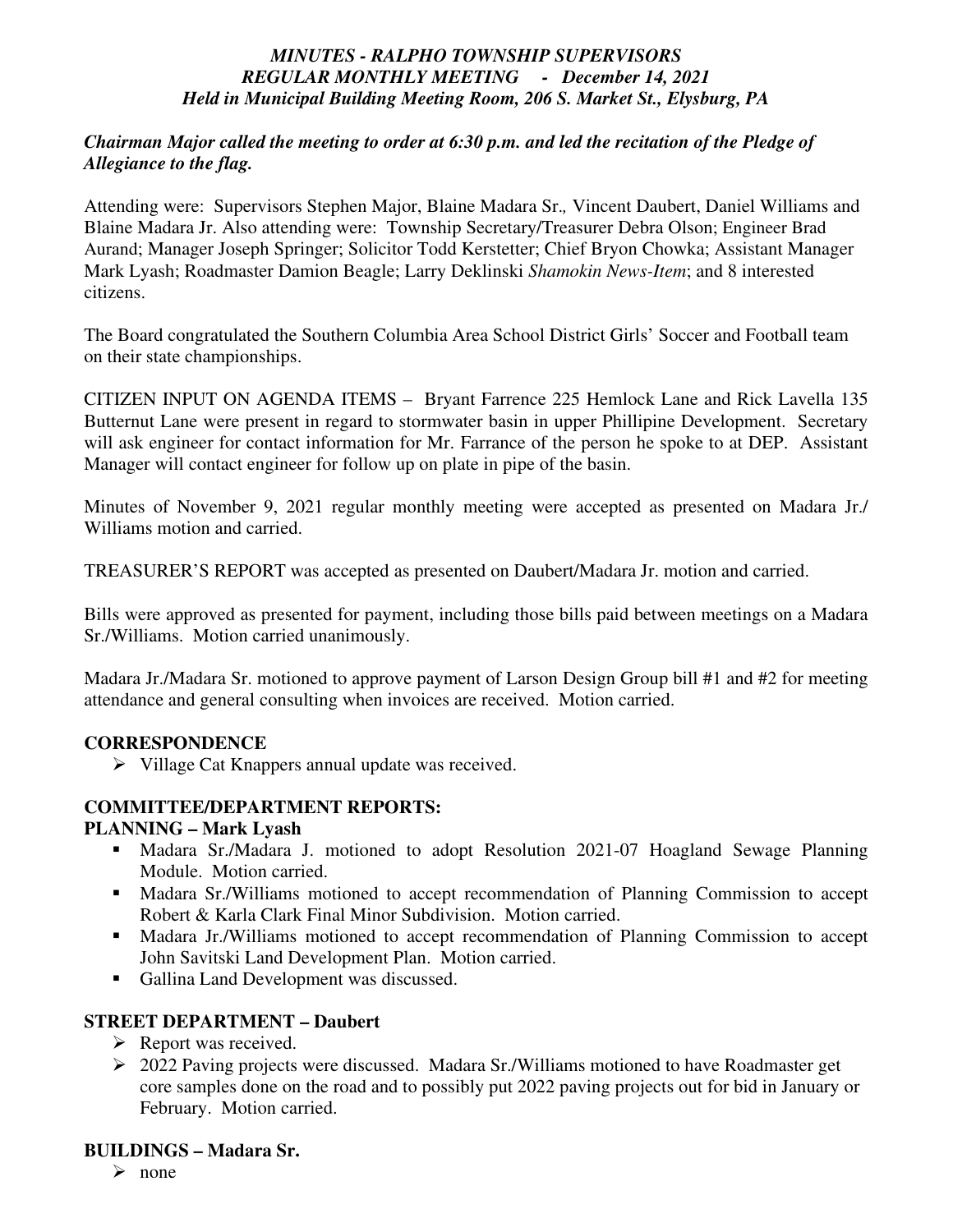## **RECREATION – Madara Jr.**

- $\triangleright$  Playground equipment was discussed.
- Madara Sr./Madara Jr. motioned to purchase toddler arm addition for swing set for \$879. Motion carried.

## **ZONING OFFICER'S REPORT – Major**

 $\geq 10$  permits were issued and \$4,400 in fees were collected during November; 23 letters of correspondence were sent; 27 permits were closed; 15 complaints were received for vehicles, trash, dumping, dangerous structures, etc.

## **POLICE DEPARTMENT/PUBLIC SAFETY – Williams**

- $\triangleright$  Report was read.
- $\triangleright$  Williams/Madara Jr. motioned to add a fire hydrant on East Mill Street. Motion carried.
- $\triangleright$  Covid Policy was discussed. Supervisor Daubert will bring information to next meeting.
- $\triangleright$  Chief Chowka was instructed to check into purchasing a new cruiser before next meeting.

## **RECYCLING –Major**

Holiday hours were announced. Center will be closed on Christmas and New Year's holidays.

## **MANAGER'S REPORT**

 $\triangleright$  none

#### **SOLICITOR'S REPORT**

 $\triangleright$  none

## **ENGINEER'S REPORT**

 $\triangleright$  Report was reviewed.

## **OLD BUSINESS:**

- Resolution 2021-08 re-enacting current Act 511 taxes as advertised:
	- Per Capita  $\$5$
	- $\blacksquare$  Occupation  $100\%$
	- Real Estate Transfer 1%
	- Earned Income  $1\%$
	- **LST** (formerly EMST) \$52 on earnings exceeding \$12,000
	- TV Franchise 2%
	- Mechanical Amusement \$50 per machine
	- Was adopted on a Williams/Daubert motion and carried unanimously.
- $\triangleright$  Proposed 2022 Budget was posted for public inspection on November 11, 2021. Resolution 2021-09 establishing Real estate taxes for 2022 as follows: general purposes 6-1/4 mills; fire protection ½ mill; equipment ½ mill and library ¼ mill; street lighting depending on location .21, .23, .34 or \$5.86. Madara Sr./Daubert seconded. Motion carried unanimously.
- Resolution 2021-10 adopting the 2022 Budget was approved on Daubert/Madara Jr. motion and carried unanimously. General Fund anticipated receipts including projected carry over from  $2021 = $2,024,830$ ; budgeted expenditures = \$2,012,758 leaving a projected surplus of \$12,072. State Aid Fund anticipated receipts including projected carry over from 2021 = \$397,596, budgeted expenditures of \$385,729 leaving a projected surplus of \$11,867.
- $\triangleright$  Center Street Phase II update was discussed.

## **NEW BUSINESS:**

 $\triangleright$  Madara Jr./Williams motioned to adopt resolution 2021-11 requiring contribution of 5% of gross pay from uniformed employees toward pension for 2022. Motion carried.